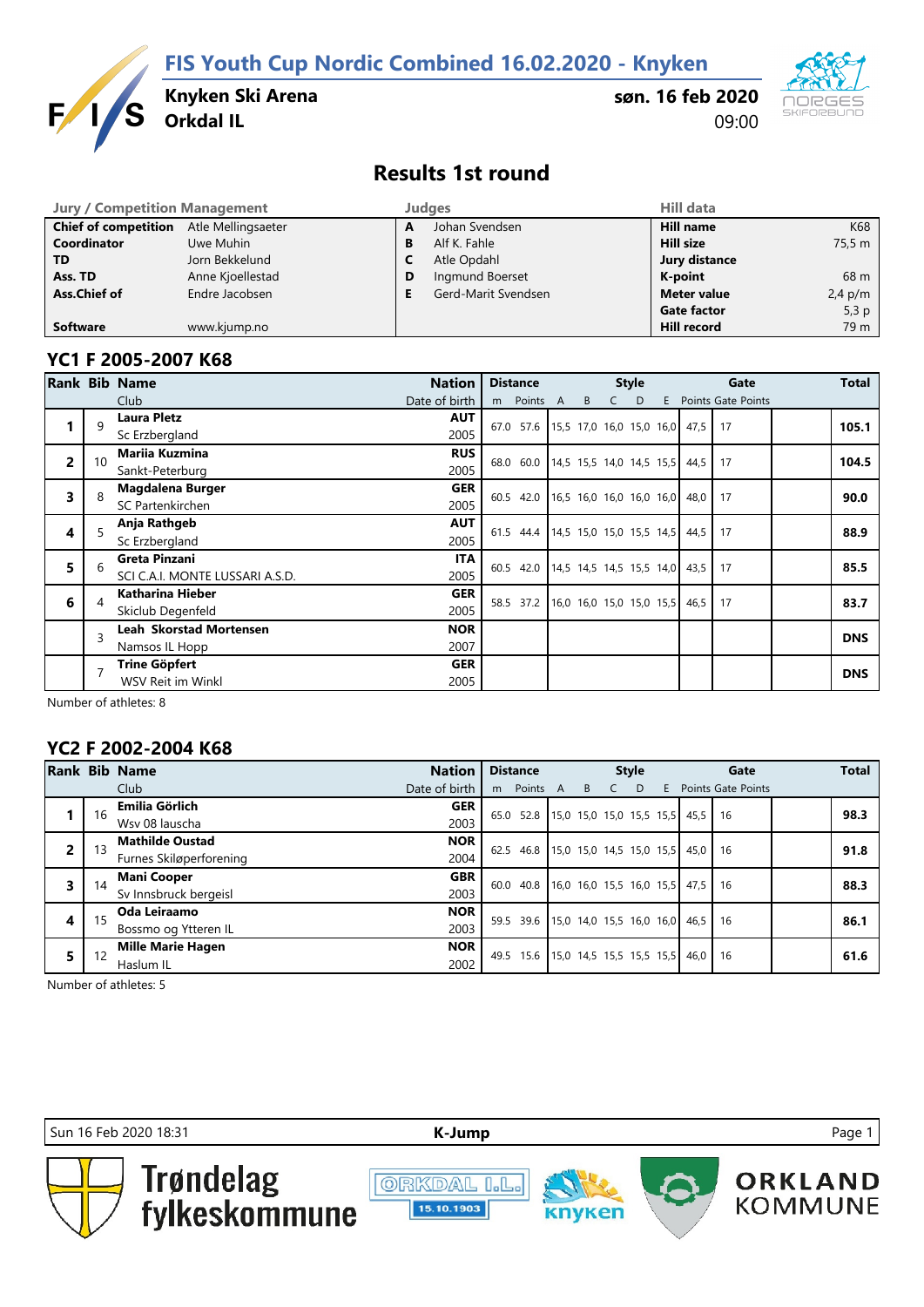**FIS Youth Cup Nordic Combined 16.02.2020 - Knyken**



**søn. 16 feb 2020** 09:00



# **Results 1st round**

#### **YC1 M 2005-2007 K68**

|    |    | <b>Rank Bib Name</b><br><b>Nation</b>       | <b>Distance</b>                       |                            |              | <b>Style</b> |      | Gate                 | Total |
|----|----|---------------------------------------------|---------------------------------------|----------------------------|--------------|--------------|------|----------------------|-------|
|    |    | Club<br>Date of birth                       | Points A<br>m                         | B                          | $\mathsf{C}$ | D            |      | E Points Gate Points |       |
| 1  | 21 | Konstantin Izvolskii<br><b>RUS</b>          | 70.0 64.8                             | 16,5 15,5 15,5 16,0 15,0   |              |              |      | 47,0<br>12           | 111.8 |
|    |    | 2005<br>Gbu Ssh rgsh stolitsa               |                                       |                            |              |              |      |                      |       |
| 2  | 36 | <b>Fabian Ostvold</b><br><b>NOR</b>         | 67.5 58.8                             | 17,0 16,5 16,5 17,0 16,5   |              |              |      | 50,0<br>12           | 108.8 |
|    |    | Lensbygda Sportsklubb<br>2005               |                                       |                            |              |              |      |                      |       |
| 3  | 29 | <b>NOR</b><br><b>Henrik Hilmarsen</b>       | 67.0 57.6                             | $16,0$ 16,0 16,5 16,0 15,5 |              |              | 48,0 | 12                   | 105.6 |
|    |    | 2006<br>Tolga IL                            |                                       |                            |              |              |      |                      |       |
| 4  | 33 | Jorgen Berget Storsveen<br><b>NOR</b>       | 66.0 55.2 15,5 15,5 16,0 16,0 16,0    |                            |              |              | 47,5 | 12                   | 102.7 |
|    |    | 2005<br>Elverum Hopp                        |                                       |                            |              |              |      |                      |       |
| 5  | 37 | <b>Paul Walcher</b><br><b>AUT</b>           | 63.5 49.2 17,0 16,5 16,5 17,5 17,0    |                            |              |              | 50,5 | 12                   | 99.7  |
|    |    | Wsv Ramsau<br>2005                          |                                       |                            |              |              |      |                      |       |
| 6  | 20 | <b>NOR</b><br>Even Leinan Lund              | 63.5 49.2                             | 16,5 16,0 16,5 16,5 16,5   |              |              | 49,5 | 12                   | 98.7  |
|    |    | 2005<br>Tolga IL                            |                                       |                            |              |              |      |                      |       |
| 7  | 30 | Iver Leiraamo<br><b>NOR</b>                 | 63.5 49.2 15,5 16,0 16,0 16,5 15,5    |                            |              |              | 47,5 | 12                   | 96.7  |
|    |    | 2005<br>Bossmo og Ytteren IL<br><b>NOR</b>  |                                       |                            |              |              |      |                      |       |
| 8  | 32 | <b>Torje Seljeset</b><br>2005<br>Markane IL | 60.5 42.0                             | $16,0$ 15,5 16,5 16,5 17,0 |              |              | 49,0 | 12                   | 91.0  |
|    |    | <b>Mika Wunderlich</b><br><b>GER</b>        |                                       |                            |              |              |      |                      |       |
| 9  | 34 | Sc Rueckershausen<br>2005                   | 60.5 42.0                             | 15,5 16,0 16,0 16,5 16,5   |              |              |      | 48,5<br>12           | 90.5  |
|    |    | <b>GER</b><br><b>Luis Laukner</b>           |                                       |                            |              |              |      |                      |       |
| 10 | 35 | <b>VSC Klingenthal</b><br>2005              | 60.0 40.8                             | 15,5 16,0 15,5 16,5 16,5   |              |              | 48,0 | 12                   | 88.8  |
|    |    | <b>NOR</b><br>Vebjoern Berg-Hansen          |                                       |                            |              |              |      |                      |       |
| 11 | 28 | 2006<br>Byaasen IL                          | 59.5 39.6                             | 15,0 16,0 16,0 16,0 16,0   |              |              | 48,0 | 12                   | 87.6  |
|    |    | <b>Alexander Leitner</b><br><b>AUT</b>      |                                       |                            |              |              |      |                      |       |
| 12 | 31 | Nordic Team Absam<br>2005                   | 57.0 33.6                             | $16,0$ 15,5 15,0 16,0 15,5 |              |              | 47.0 | 12                   | 80.6  |
|    |    | <b>Ola Fredriksen Orset</b><br><b>NOR</b>   |                                       |                            |              |              |      |                      |       |
| 13 | 26 | 2006<br>Torvikbukt IL                       | 53.5 25.2                             | $15.5$ 15.5 16.5 16.5 16.0 |              |              | 48.0 | 12                   | 73.2  |
|    |    | <b>NOR</b><br>Erik Leiraamo                 |                                       |                            |              |              |      |                      |       |
| 14 | 24 | 2007<br>Bossmo og Ytteren IL                | 54.0 26.4                             | $15,5$ 15,5 16,0 15,5 15,5 |              |              | 46.5 | 12                   | 72.9  |
| 15 | 27 | <b>Isaac Olav Kjoellestad</b><br><b>NOR</b> | 54.0 26.4                             |                            |              |              |      |                      |       |
|    |    | 2006<br>Elverum Hopp                        |                                       | 15,0 15,0 15,0 15,0 15,0   |              |              | 45,0 | 12                   | 71.4  |
| 16 | 25 | Karl Haugen Kleppa<br><b>NOR</b>            | 49.0 14.4                             | 14,5 13,5 14,0 13,5 13,5   |              |              | 41,0 | 12                   | 55.4  |
|    |    | 2005<br>Sprova IL                           |                                       |                            |              |              |      |                      |       |
| 17 | 23 | <b>NOR</b><br><b>Oscar Røberg</b>           | 44.5<br>3.6                           | $15,5$ 15,5 15,0 15,0 15,5 |              |              | 46,0 | 12                   | 49.6  |
|    |    | 2007<br>Bossmo og Ytteren IL                |                                       |                            |              |              |      |                      |       |
| 18 | 22 | <b>Oddvar Gunneroed</b><br><b>NOR</b>       | 40.5 -6.0   15,0 14,5 14,5 13,0 14,0  |                            |              |              | 43,0 | 12                   | 37.0  |
|    |    | 2007<br>Istad IL                            |                                       |                            |              |              |      |                      |       |
| 19 | 19 | <b>NOR</b><br><b>Ludvig Røberg</b>          | 38.0 -12.0   14,5 15,0 15,5 14,5 15,0 |                            |              |              | 44,5 | 12                   | 32.5  |
|    |    | 2007<br>Bossmo og Ytteren IL                |                                       |                            |              |              |      |                      |       |

Number of athletes: 19

### **YC2 M 2002-2004 K68**

|     | <b>Rank Bib Name</b>   | <b>Nation</b> | <b>Distance</b> |                                       |  | <b>Style</b> |  |   |          |                                       | Gate                      |  |       |
|-----|------------------------|---------------|-----------------|---------------------------------------|--|--------------|--|---|----------|---------------------------------------|---------------------------|--|-------|
|     | Club                   | Date of birth | m               | Points A                              |  | B            |  | D | <b>F</b> |                                       | <b>Points Gate Points</b> |  |       |
|     | Isak Andreas Langmo    | <b>NOR</b>    | 67.5            |                                       |  |              |  |   |          |                                       |                           |  | 106.3 |
| -43 | Fiellørnen IL          | 2004          |                 |                                       |  |              |  |   |          | 58.8 15,0 15,5 16,0 16,0 16,0 47,5 12 |                           |  |       |
|     | <b>Andreas Ottesen</b> | <b>NOR</b>    |                 |                                       |  |              |  |   |          |                                       |                           |  |       |
| 49  | Gausdal Skilag         | 2003          | 67.0            | 57.6 15.5 15.5 14.5 16.0 16.0 47.0 12 |  |              |  |   |          |                                       |                           |  | 104.6 |

Sun 16 Feb 2020 18:31 **[K-J](http://kjump.no/)ump** Page 2

**ORKLAND** 

**KOMMUNE** 



Trøndelag<br>fylkeskommune